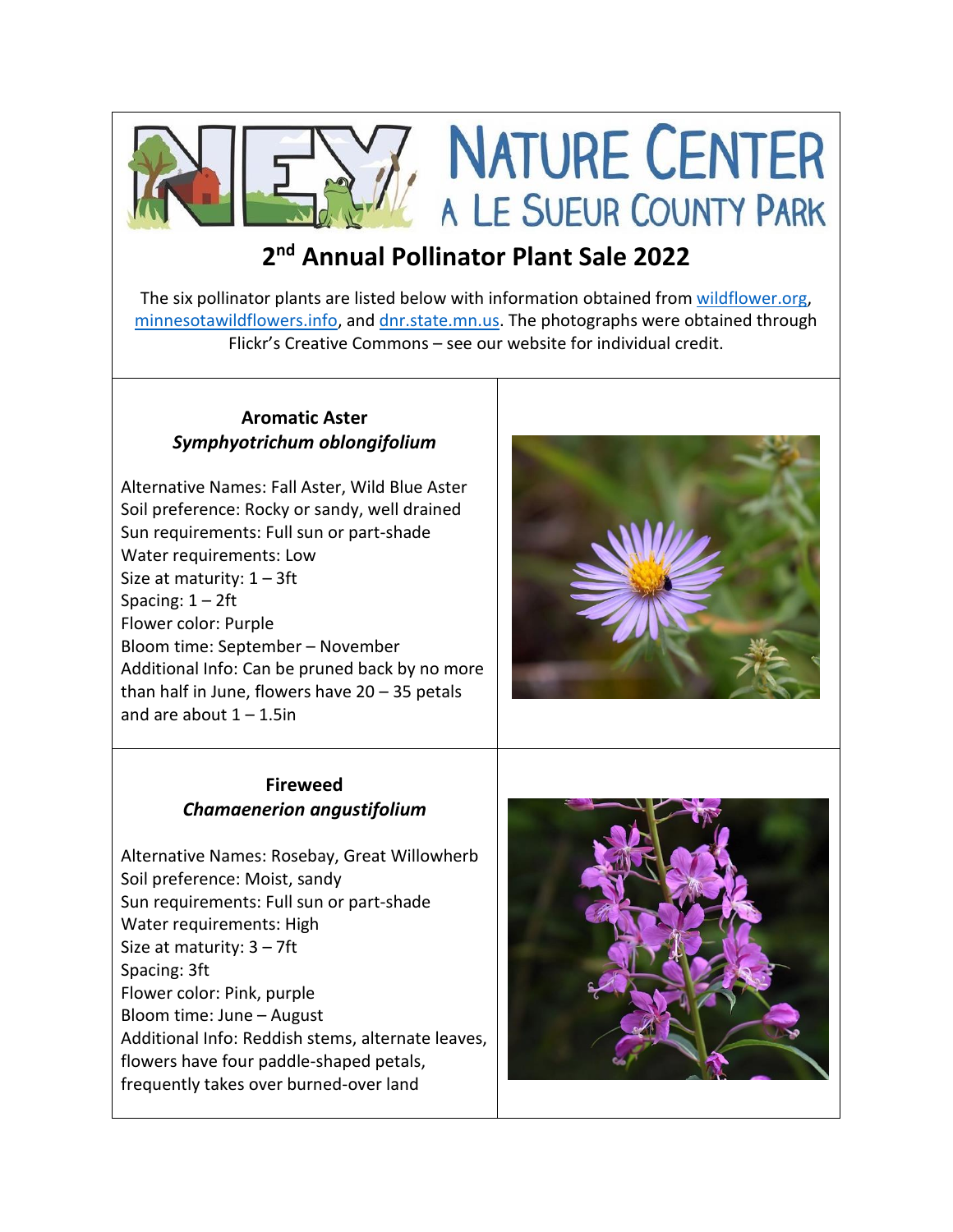## **Narrow-leaved Coneflower** *Echinacea angustifolia*

Alternative Names: Black Samson Echinacea Soil preference: Dry, clay or sandy Sun requirements: Full sun Water requirements: Low Size at maturity:  $1 - 3$ ft Spacing: 1 – 2ft Flower color: Pink, purple Bloom time: May – August Additional Info: Flowers have 15 – 20 petals with a dark orangish-brown and spiny center

#### **Ohio Spiderwort** *Tradescantia ohiensis*

Alternative Names: Bluejacket Soil preference: Moist or dry, sandy, clay Sun requirements: Full sun or part-shade Water requirements: Low Size at maturity:  $1 - 3$ ft Spacing: 1 – 3ft Flower color: Purple, blue Bloom time: March – August Additional Info: Flowers are about 1in and have 3 petals, 6 bright yellow anthers, grass-like leaves of about 8 – 15in, up to 20 flowers, flowers tend to open in the morning and close in the afternoon on warm days